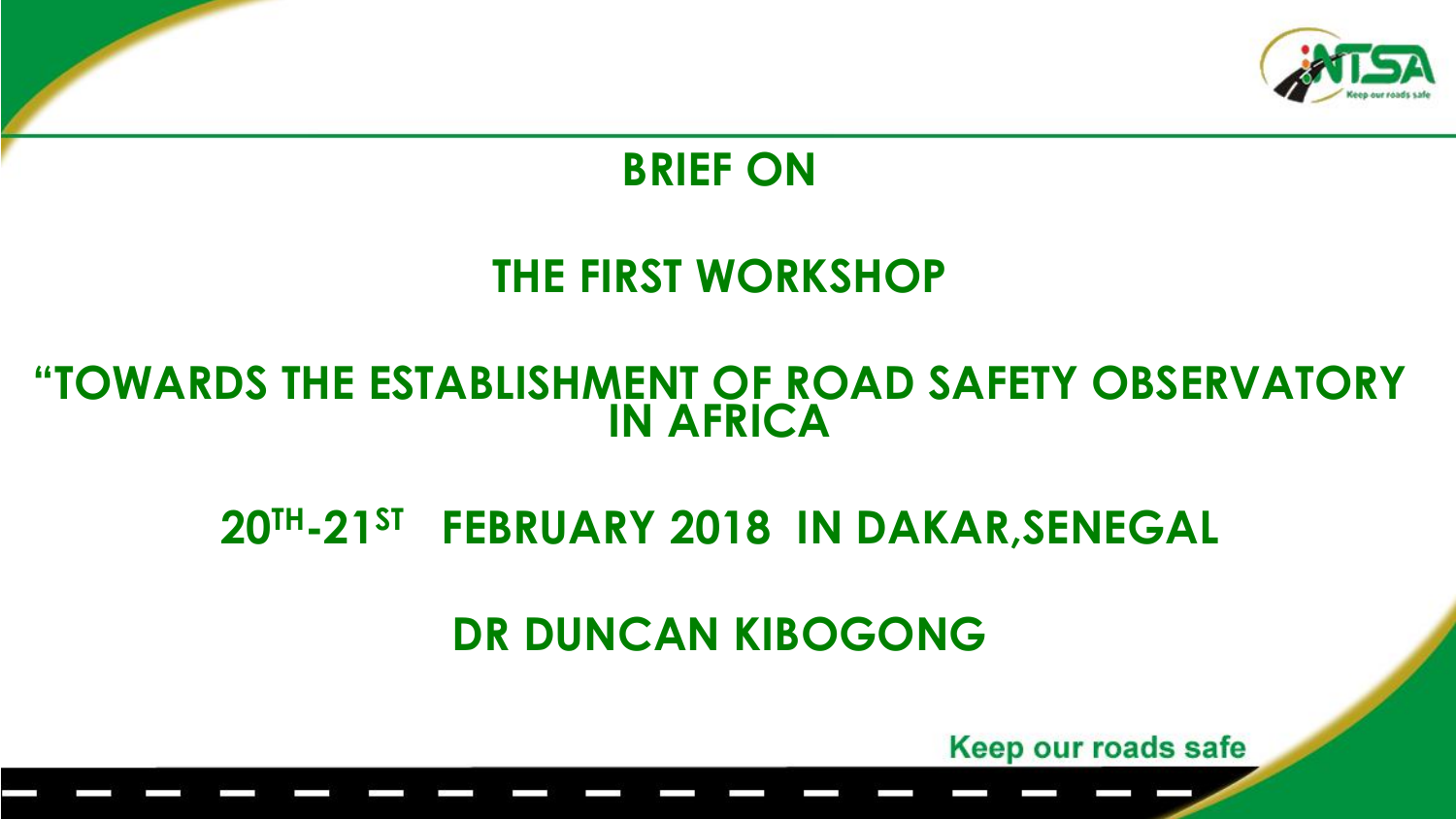## FIRST WORKSHOP



- The first workshop "**Towards The Establishment of Road Safety Observatory in Africa"** was held on the 20 and 21 February 2018 in Dakar, Senegal
- Organized jointly by the SSATP, The World Bank, FIA and International Transport Forum(ITF)
- Present were other partners -UNECA, WHO, Islamic Development Bank, GRSF, Rep of Sweden & France, Safer Africa Project
- The objective of the workshop

"to shape the way towards the establishment of a road safety observatory in Africa, in view to foster the development of a synergistic environment to empower countries to collect useful and timely information to address the road safety ongoing epidemic"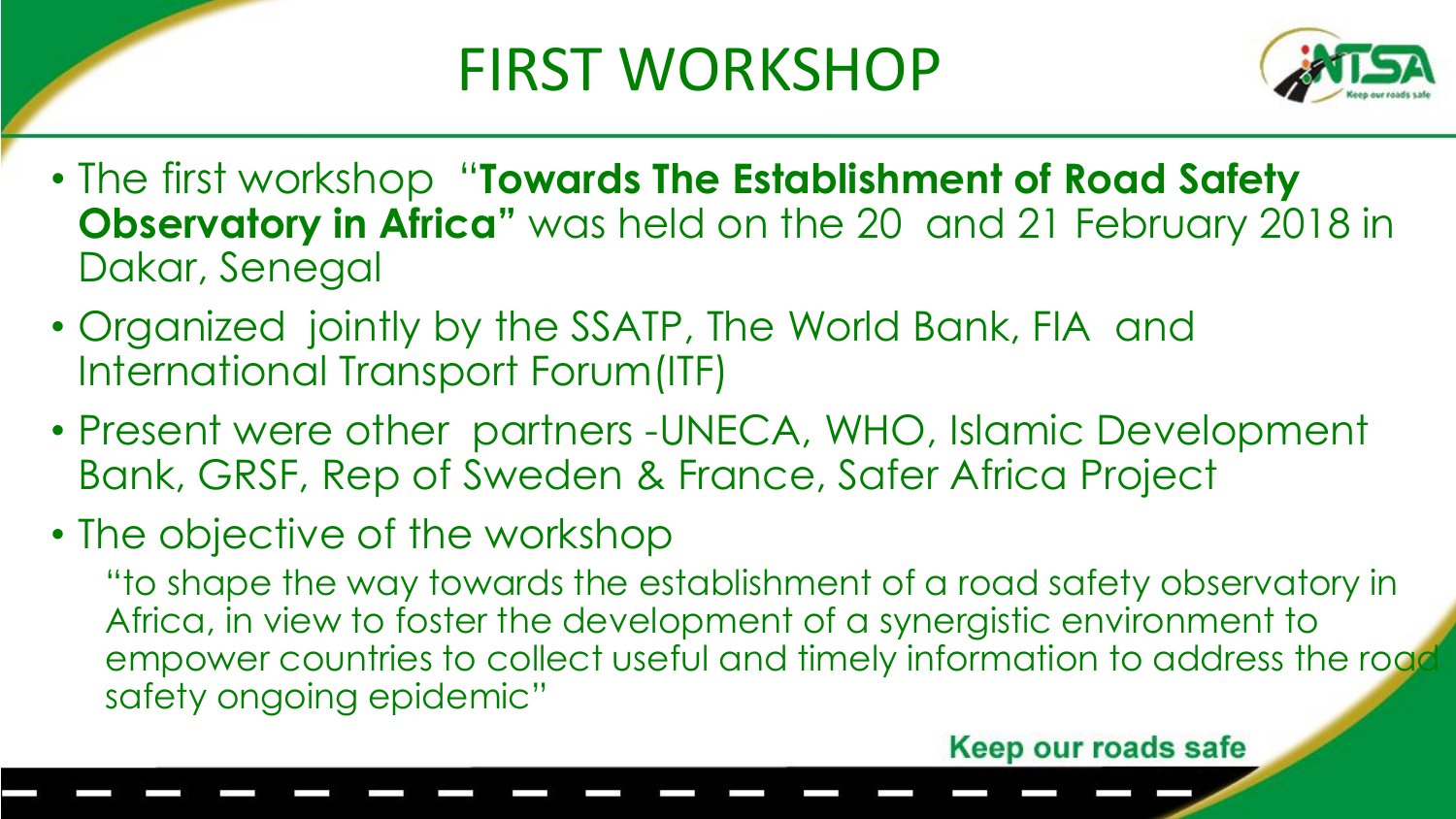

- In the meeting, countries presented on their expectation of the road safety observatory and
- Presentation on counties' current data systems including
	- The governance structure on road safety and road safety data
	- the status of road safety
	- The data sources available
	- The data sources linkages status and level (in any)
	- The Exposure data availability
	- strengths,
	- Weaknesses and challenges,
	- their potential areas of collaborations
	- The level of IT use in data systems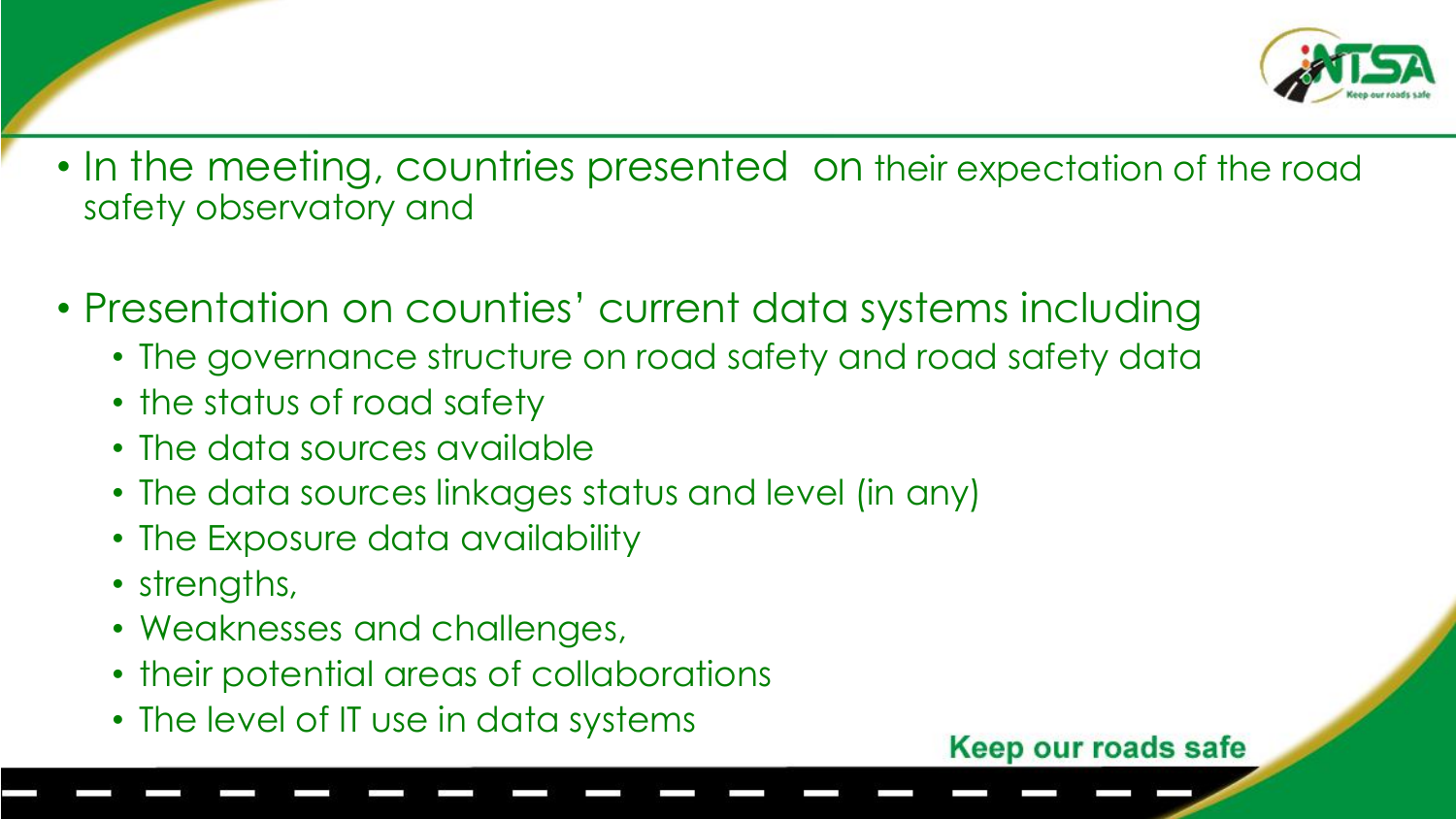## Notable findings



- Underreporting of road crash data in Africa is widespread
- High rates of road deaths in Africa is high
- Different countries collect different road safety data elements
- Use of vital registration data and hospital data is limited
- Largely ,countries collect data on road crash deaths and minimally on non-fatal injuries, crashes among others
- Largely, different data sources are not interlinked or the linkages are weak
- Use of IT exists with different levels across countries
- There is no standardization of data systems including minimum set of data in Africa
- The sharing of road safety data and road safety practices in Africa is very limited if not non-existent
- Road Safety Performance Indicators are barely used in African region
- Where SPIs are utilized, it is not standardized as per the major risk factors<br>Keep our roads safe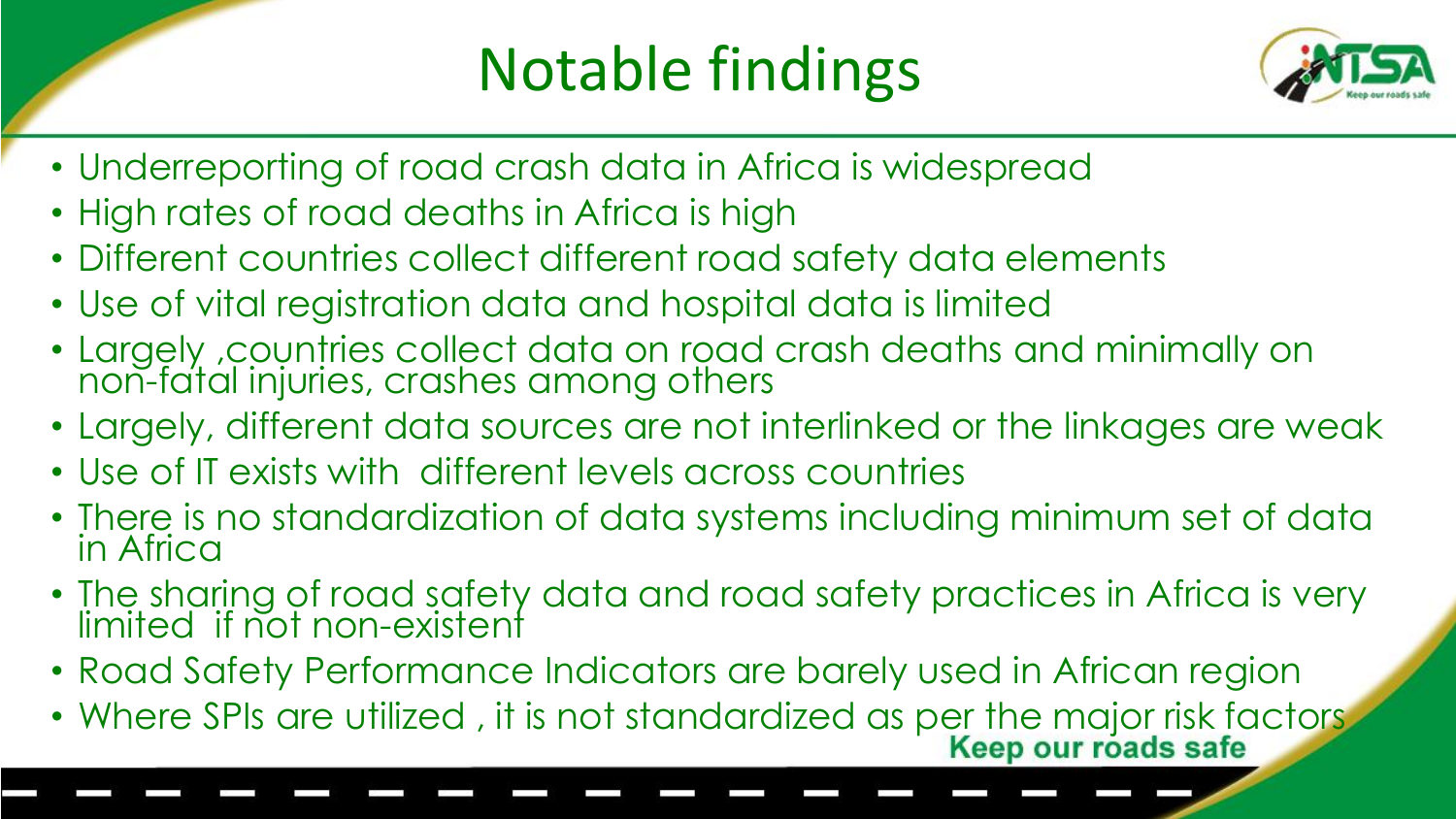## RESOLUTIONS



- Formalize the establishment of road safety observatory in Africa
- That road safety observatory be more than a repository but a network of experts and government officials
- The observatory to
	- Improve data analysis for evidence based policy making
	- Capacity Building
- Adopt the workplans towards the establishment of African Road Safety Observatory
- Inclusion of the African Road safety Observatory in the SSATP General Assembly in July 2018
- Meetings to facilitate the achievements of sets goals for the establishment of the observatory